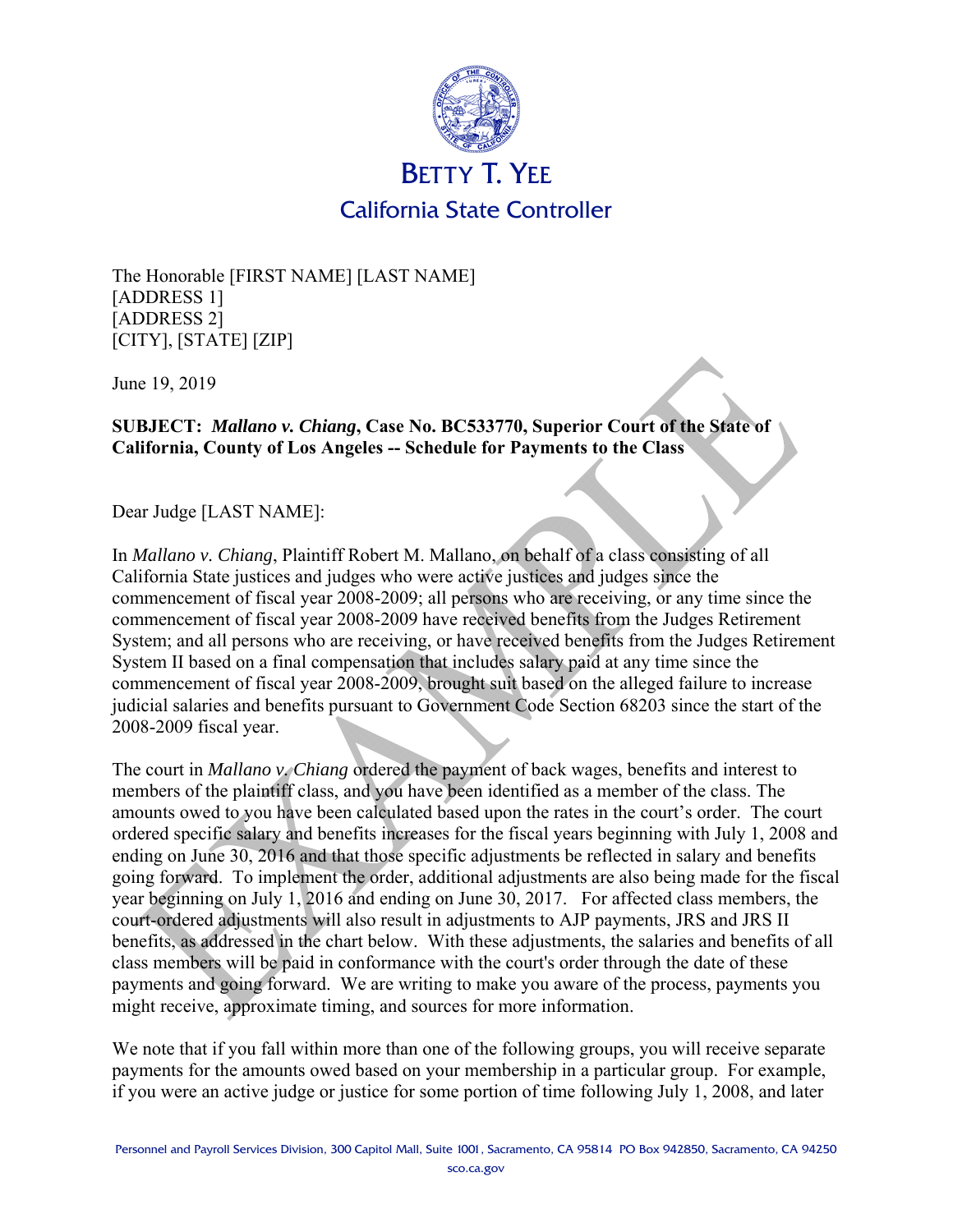June 19, 2019 Page 2

received benefits pursuant to the Judges Retirement System, you will receive separate payments as outlined below.

| June 30, 2019      | Judges' Retirement System (JRS). If you received a               |
|--------------------|------------------------------------------------------------------|
|                    | monthly retirement allowance from JRS at any time between        |
|                    | July 1, 2008, and June 30, 2017, and you are currently           |
|                    | receiving a monthly allowance you should expect a payment        |
|                    | on or about this date for additional benefits owed. Taxes will   |
|                    | be withheld based on the current tax election on file, and the   |
|                    | amount paid will be included in the IRS Form 1099R issued        |
|                    | for 2019.                                                        |
| June 30, 2019      | Interest on JRS payment. In addition to the JRS payment          |
|                    | described above, the interest owed on the back benefits will     |
|                    | also be included on the June 30, 2019 dated warrant. Interest    |
|                    | is calculated based upon 10% per year from the date the          |
|                    | benefits should have been paid. There will not be separate tax   |
|                    | withholding on this payment, and the amount paid will be         |
|                    | included in the IRS Form 1099R issued for 2019.                  |
| July 31, 2019      | <b>Back wages.</b> If you were an active judge or justice during |
|                    | any period of time between July 1, 2008, and June 30, 2017,      |
|                    | you should expect a payment on or about this date for back       |
|                    | wages. Because this payment will be considered back wages,       |
|                    | there will be tax withholding. You will receive your payment     |
|                    | from the same entity that paid you while you were active-        |
|                    | State Controller's Office, the County of Los Angeles, Judicial   |
|                    | Council (for Riverside County judges), or Ventura County.        |
|                    | The amount paid will be included in the W-2 that you receive     |
|                    | for 2019.                                                        |
| July 31, 2019      | Interest on back wages. If you receive a payment for back        |
|                    | wages, you will receive a separate payment for interest owed     |
|                    | on the back wages. Interest is calculated based upon 10% per     |
|                    | year from the date that the back wages should have been paid.    |
|                    | You will receive your payment from the same entity that paid     |
|                    | you while you were active. There will not be separate tax        |
|                    | withholding on this payment, and the amount paid will be         |
|                    | reported to the IRS in a Form 1099-Misc that you will receive    |
|                    | from the State Controller's Office for 2019.                     |
| August 30 to       | Assigned Judges Program (AJP). If you received an                |
| September 30, 2019 | assignment under the AJP during any period of time between       |
|                    | July 1, 2008, and June 30, 2017, you should expect a payment     |
|                    | issued by the State Controller's Office during this window for   |
|                    | back wages. There will be tax withholding on this payment,       |
|                    | and the amount paid will be included in the W-2 that you         |
|                    | receive for 2019.                                                |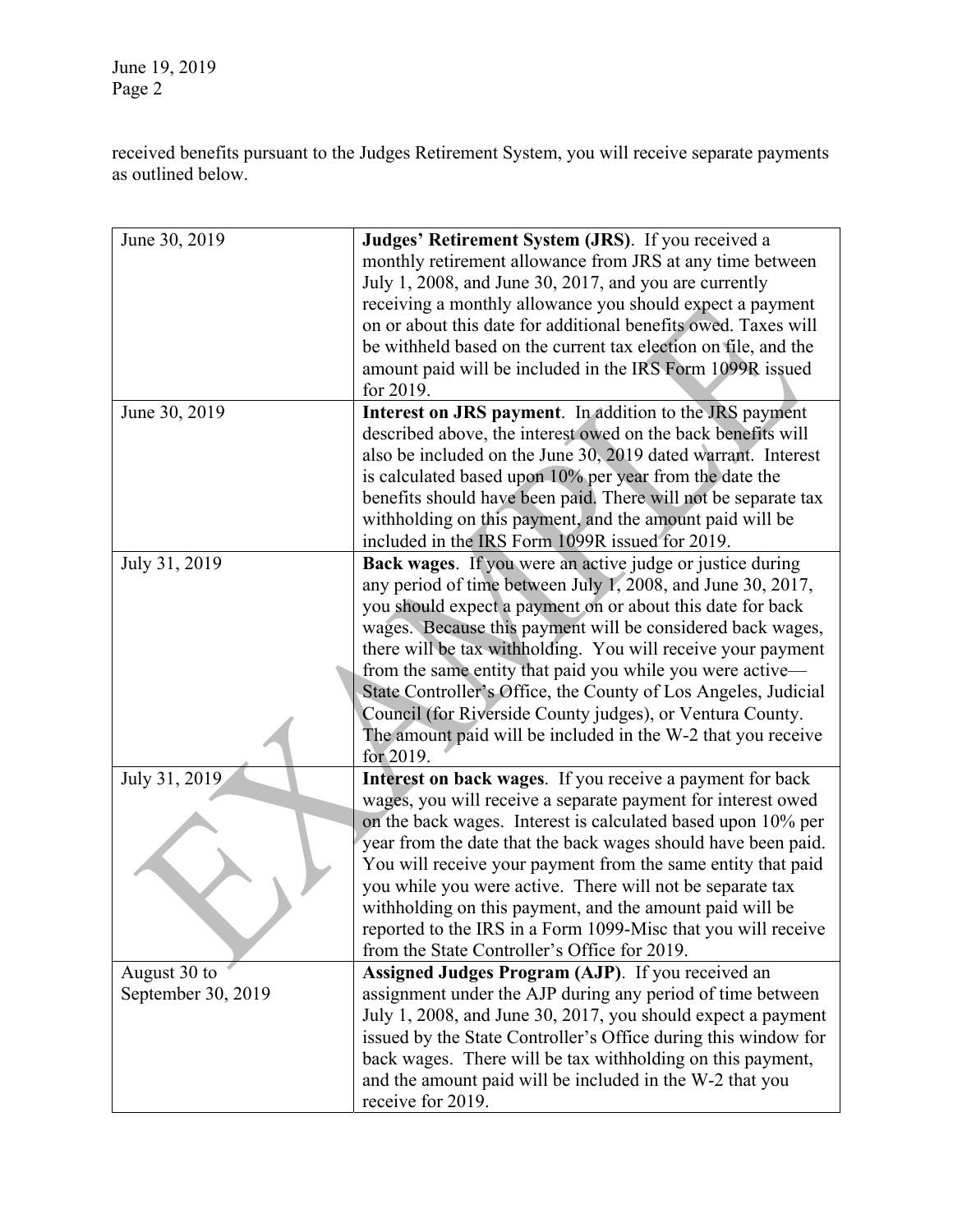| August 30 to        | Interest on AJP back wages. If you receive the AJP                                                                        |
|---------------------|---------------------------------------------------------------------------------------------------------------------------|
| September 30, 2019  | payment described above, you will receive a separate payment                                                              |
|                     | issued by the State Controller's Office for interest owed on the                                                          |
|                     | back wages. Interest is calculated based upon 10% per year                                                                |
|                     | from the date that the back wages should have been paid.                                                                  |
|                     | There will not be separate tax withholding on this payment,                                                               |
|                     | and the amount paid will be reported to the IRS in a Form                                                                 |
|                     | 1099-Misc that you will receive from the State Controller's                                                               |
|                     | Office for 2019.                                                                                                          |
| September 30 to     | JRS II. If you retired from JRS II any time between July 1,                                                               |
| October 31, 2019    | 2008, and June 30, 2017, and received a monthly retirement                                                                |
|                     | allowance you should expect a payment during this window                                                                  |
|                     | for additional benefits owed. Taxes will be withheld based on                                                             |
|                     | the current tax election on file, and the amount paid will be                                                             |
|                     | included in the IRS Form 1099R issued for 2019.                                                                           |
| October 31, 2019 to | Interest on JRS II payment. If you receive the JRS II                                                                     |
| November 1, 2019    | payment described above, you will receive a separate payment                                                              |
|                     | from JRS II for interest owed on the back benefits. Interest is                                                           |
|                     | calculated based upon 10% per year from the date the benefits                                                             |
|                     | should have been paid. There will not be separate tax                                                                     |
|                     | withholding on this payment, and the amount paid will be                                                                  |
|                     | included in the IRS Form 1099R issued for 2019.                                                                           |
| November 1 to       | <b>Extended Service Incentive Program (ESIP).</b> If you retired                                                          |
| December 1, 2019    | from JRS on or after July 1, 2008, and received an ESIP                                                                   |
|                     | distribution you should expect a payment during this window                                                               |
|                     | for any adjustment to your ESIP account between July 1,                                                                   |
|                     | 2008, and June 30, 2017. JRS will contact you prior to issuing                                                            |
|                     | payment to determine whether you want to be paid in a lump                                                                |
|                     | sum or to roll the money into a qualified plan.                                                                           |
| November 1 to       | <b>JRS II Monetary Credits.</b> If you retired from JRS II on or                                                          |
| December 1, 2019    | after July 1, 2008, and received a one-time lump sum payment                                                              |
|                     | of your Monetary Credits you should expect a payment during<br>this window for any adjustment to the Monetary Credits you |
|                     | accrued between July 1, 2008, and June 30, 2017. JRS will                                                                 |
|                     | contact you prior to issuing payment to determine whether                                                                 |
|                     | you want to be paid in a lump sum or to roll the money into a                                                             |
|                     | qualified plan.                                                                                                           |
| November 1 to       | Interest on ESIP and Monetary Credit payments. If you                                                                     |
| December 1, 2019    | receive an ESIP or Monetary Credit payment described above,                                                               |
|                     | the interest owed will be paid along with your adjusted                                                                   |
|                     | benefit. Interest is calculated based upon 10% per year from                                                              |
|                     | the date the benefits should have been paid. Taxes will be                                                                |
|                     | withheld based on the distribution type, and the amount paid                                                              |
|                     | will be included in the IRS Form 1099R issued for 2019.                                                                   |